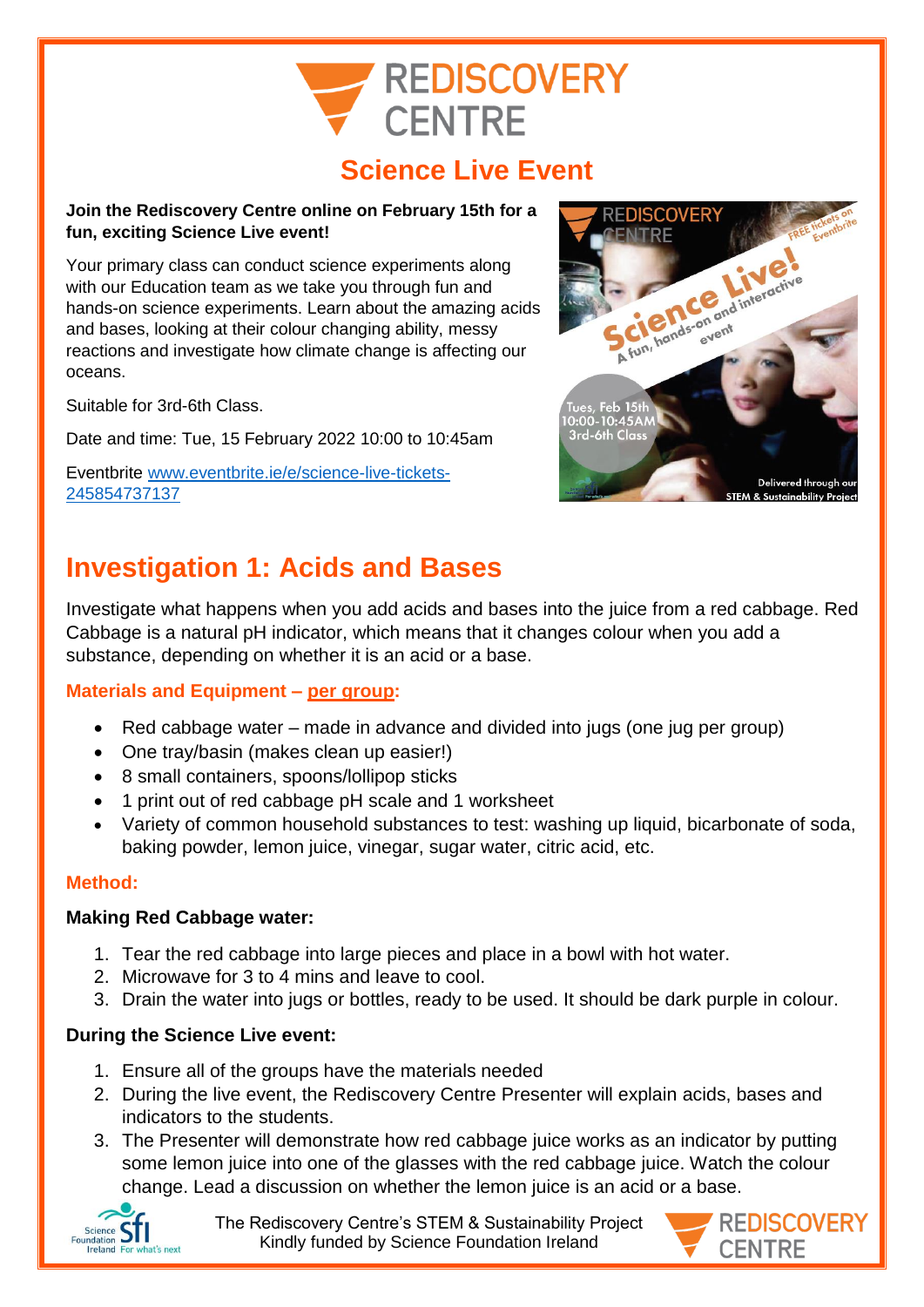

- 4. The students in their classrooms should predict whether the substances are acids or bases on the worksheet.
- 5. The students in their classrooms can then test the different substances (e.g. vinegar, washing up liquid) by adding to the glasses using spoons, observing the colour change with reference to the pH scale and write the results on their worksheet.

## **Investigation 2: Acid-Base Reaction**

Investigate Acids and Bases: what happens when you combine a base (bicarbonate of sodium) and an acid (vinegar).

## **Materials and Equipment – per group:**

- Approx. 10ml of vinegar in one container and 10g of bicarbonate of soda in another.
- Container to mix the acid and base

## **During the Science Live event:**

- 1. Ensure all of the groups have the materials needed
- 2. During the live event, the Rediscovery Centre Presenter will introduce the investigation.
- 3. The students in their classrooms should predict what will happen when an acid and a base are mixed together.
- 4. The students in their classrooms can then test the reaction, and then test the pH of the resulting mixture using some red cabbage water.

## **The Science**

Acids and Bases: Scientists often classify materials in order to understand more about them. One way of classifying liquids is whether the substance is an acid or a base. Substances act differently depending on whether they are an acid or a base (or neutral).

What is an acid? An acid is a substance that has a low pH (between 0 and 6). Examples of acids are lemon juice and vinegar, and they tend to have a sour taste.

What is a base? A base is a substance that has a high pH (between 8 and 14). Examples of bases are bleach, bicarbonate of sodium, and have a bitter taste.

What is the pH scale? Used by scientists to measure how acidic or basic a liquid is. Acids have low pH of 0 to 6. Bases have high pH of 8 to 14. If a liquid has a pH of 7 it is neutral, such as water.

pH indicators (or acid-base indicator): a compound liquid that changes colour over a range of pH values. The colour change indicates whether the added substance is an acid or a base. Litmus paper and red cabbage are examples of indicators.

When an acid and a base are placed together, they react to neutralise the acid and base properties, producing a salt, water and carbon dioxide. The chemical reaction between baking soda (sodium bicarbonate) and vinegar (acetic acid) produces carbon dioxide gas, which forms bubbles.



The Rediscovery Centre's STEM & Sustainability Project Kindly funded by Science Foundation Ireland

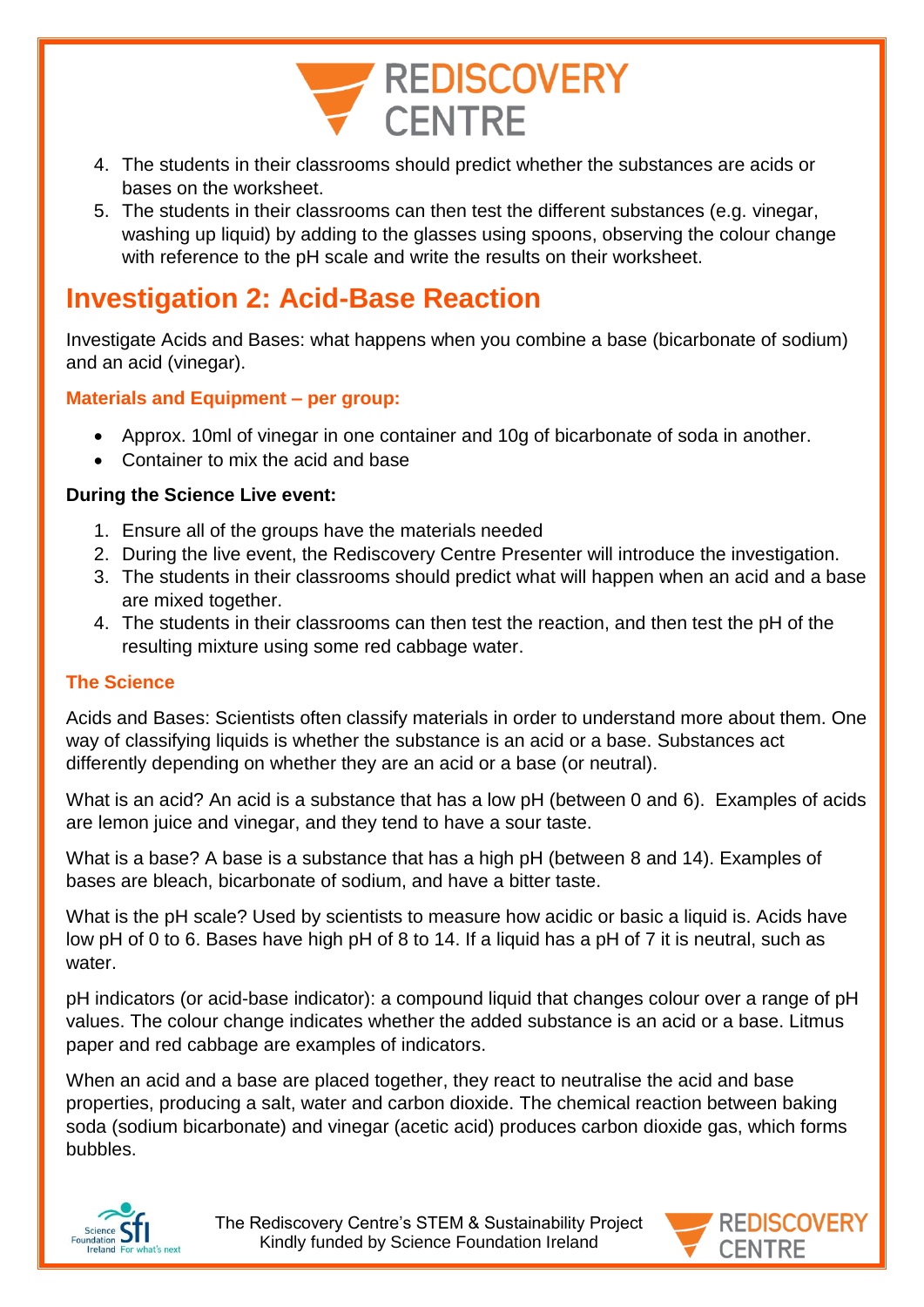

**To be printed for the Science Live event (one per group in each class)**

# Acids & Bases Worksheet

Record the results of your investigation on whether the substances are acids or bases in the table below, as shown in the example.

|                                 |                   | <b>RESULTS</b> |             |                |
|---------------------------------|-------------------|----------------|-------------|----------------|
| <b>TEST</b><br><b>SUBSTANCE</b> | <b>PREDICTION</b> | <b>ACID</b>    | <b>BASE</b> | <b>NEUTRAL</b> |
| E.g. Lemon juice                | Acid              | $\mathsf{x}$   |             |                |
|                                 |                   |                |             |                |
|                                 |                   |                |             |                |
|                                 |                   |                |             |                |
|                                 |                   |                |             |                |
|                                 |                   |                |             |                |
|                                 |                   |                |             |                |
|                                 |                   |                |             |                |
|                                 |                   |                |             |                |

## Acid-Base Reactions

What is your prediction for what will happen when you add an acid to a base?

What happened when you did the investigation?



\_\_\_\_\_\_\_\_\_\_\_\_\_\_\_\_\_\_\_\_\_\_\_\_\_\_\_\_\_\_\_\_\_\_\_\_\_\_\_\_\_\_\_\_\_\_\_\_\_\_\_\_\_\_\_\_\_\_\_\_

\_\_\_\_\_\_\_\_\_\_\_\_\_\_\_\_\_\_\_\_\_\_\_\_\_\_\_\_\_\_\_\_\_\_\_\_\_\_\_\_\_\_\_\_\_\_\_\_\_\_\_\_\_\_\_\_\_\_\_\_